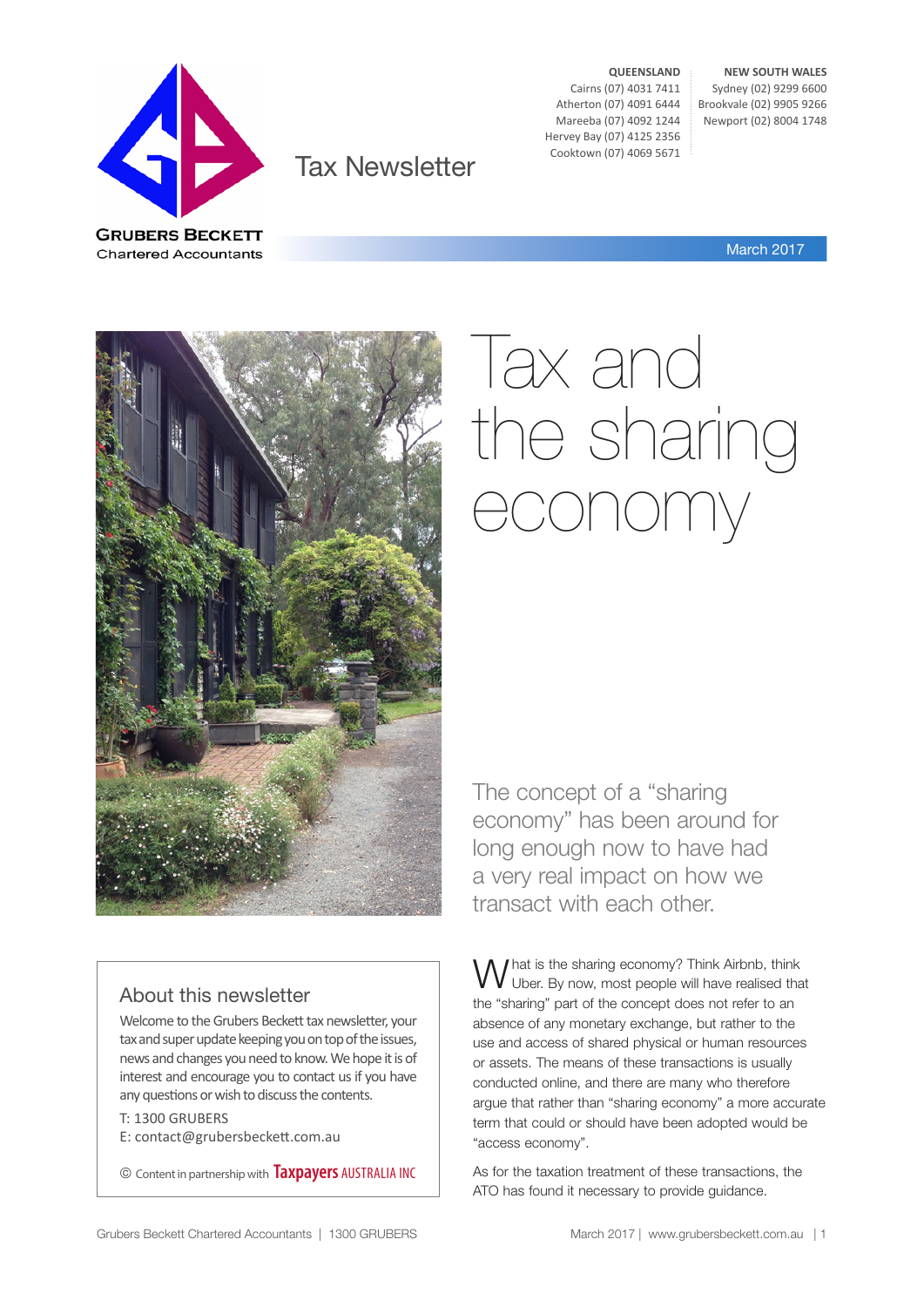#### Tax and the sharing economy *cont*

#### HOW DOES THE TAXMAN DEFINE THE SHARING ECONOMY?

For its part, the ATO states that it views the sharing economy as a system that "connects buyers (users) and sellers (providers) through a facilitator who usually operates an app or a website".

The ATO identifies some popular sharing economy services in Australia as those that include:

- renting out a room or a whole house or unit on a short-time basis
- providing "taxi" travel services (or ride-sourcing) for a fare
- providing personal services, such as creative or professional services like graphic design, creating websites, or odd jobs like deliveries and furniture assembly, and
- renting out a car parking space.

#### TAX CONSIDERATIONS

The ATO says taxpayers who are involved with the sharing economy may need to consider:

- if they are carrying on an enterprise,
	- if they need an ABN
	- if they need to register for GST and lodge business activity statements
- if the price of the goods or services provided includes **GST**
- if and when they need to provide tax invoices for sales and services
- if they need to declare this income in an income tax return
- what GST credits and income tax deductions can be claimed for expenses related to earning income
- how all their sharing economy activities added together affect their GST and income tax obligations.

#### UBER DRIVERS BEWARE OF YOUR GST **OBLIGATIONS**

As a general rule, an entity is only required to register for an ABN and GST if they are carrying on an enterprise (say a business) and their current annual turnover or expected annual turnover is \$75,000 or more.

The ATO says that if you carry on an enterprise of providing ride-sourcing services, under the GST law you need an ABN, need to be registered for GST, and are

required to account for GST on the full amount of every fare regardless of how much or how little you earn (as the GST registration threshold does not apply to ridesourcing services, but starts from the first dollar).

But you can also claim the business proportion of your input tax credits.

A recent decision in the Federal Court of Australia confirmed that Uber drivers must register for an ABN and for GST from the moment that they derive income from providing such services.

As Uber drivers are typically taken to be conducting a business as a sole trader by the ATO, you'll need to declare all the income earned from providing ridesourcing services and can claim the expenses to the extent they relate to providing the services.

#### GST AND MULTIPLE ENTERPRISES

If you are providing goods and services across multiple websites or apps, or through other enterprises outside of the sharing economy, the ATO states that this would require an ABN and registration for GST when total turnover for all activities together is, or is expected to be, \$75,000 or more per year.

Further, the ATO says if you are registered for GST because you are already carrying on an enterprise, you must account for GST on all the sharing economy goods and services provided that are subject to GST.

For example, if you have an enterprise that provides ridesourcing services, and have to get an ABN and register for GST regardless of your turnover, you would also have to account for GST on a car park you rented out.

#### RECORD KEEPING

Regardless of how much you earn, or the reasons for you providing goods or services, the ATO says you should keep records of income and expenses so we can keep track of your activities and assist with tax obligations when they arise.

"You may intend to provide goods or services as a hobby or recreational pursuit," the ATO says, "but your level of activity over the whole year may mean that you are in fact running a business and need to comply with income tax and GST obligations."

Your duties and obligations under the sharing economy can be tricky, so please check with this office if you have any questions.  $\blacksquare$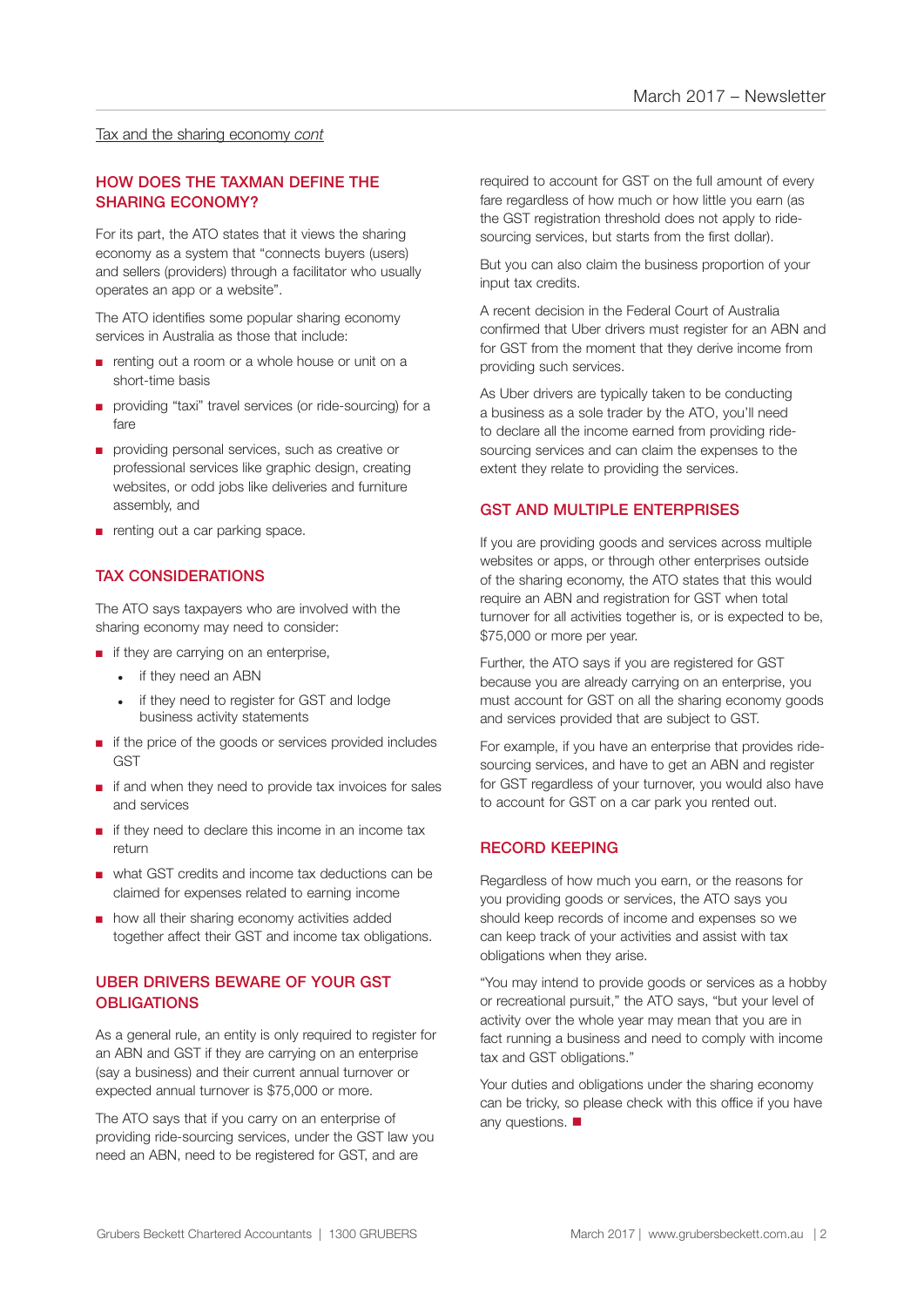

As a general rule, an Australian resident shareholder is assessed for tax on dividends received plus any franking credits attached to those dividends.

The shareholder is assessed on the "grossed-up" income and then allowed a "franking tax credit" in respect of the corporate tax paid by the company on the profits from which those dividends are paid. This system is referred to as the dividend imputation system.

This just means that the company attributes or assigns the underlying tax (imputes it) to the receiving shareholder. The dividend comes with a "franking credit" representing the company tax paid by the company on the profits underlying the dividend, which the shareholder can use to offset their own tax liability.

Dividends can be fully franked (that is, franking credits have been attached to 100% of the dividend paid), partly franked (franking credits have been attached to a portion of the dividend paid) or unfranked (no credits attached). Your dividend statement should spell out the percentage to which the dividend is franked.

Excess franking tax offsets are refundable to certain taxpayers (that is, individuals and superannuation funds). For a company, excess franking credits are not refundable,

# **Share dividend income** and **franking credits**

Mum and dad investors in receipt of dividends from their share portfolio often benefit from investing in blue chip shares because they usually have franking credits attached.

but may be converted into an equivalent tax loss and carried forward to use in a subsequent income year.

#### How it works

The example on the following page illustrates how the dividend imputation system works and how you can benefit if you receive a franked dividend.

As illustrated, for an individual, those who are paying tax above the personal tax rate of 30% will need to pay "top up tax" on the dividend received – while those who pay tax below the personal tax rate of 30% will in most cases be entitled to a refund.

#### What about trusts and partnerships?

If a franked dividend is paid to a trust or partnership, the franking credit is "grossed-up" and included in the trust or partnership's income. Each beneficiary or partner is typically entitled to utilise those credits based on their share of the net income (subject to satisfying a holding period rule, which stipulates that shares must be held "at risk" for at least 45 days – this rule may also apply to individuals). For discretionary trusts, satisfying the  $cont \rightarrow$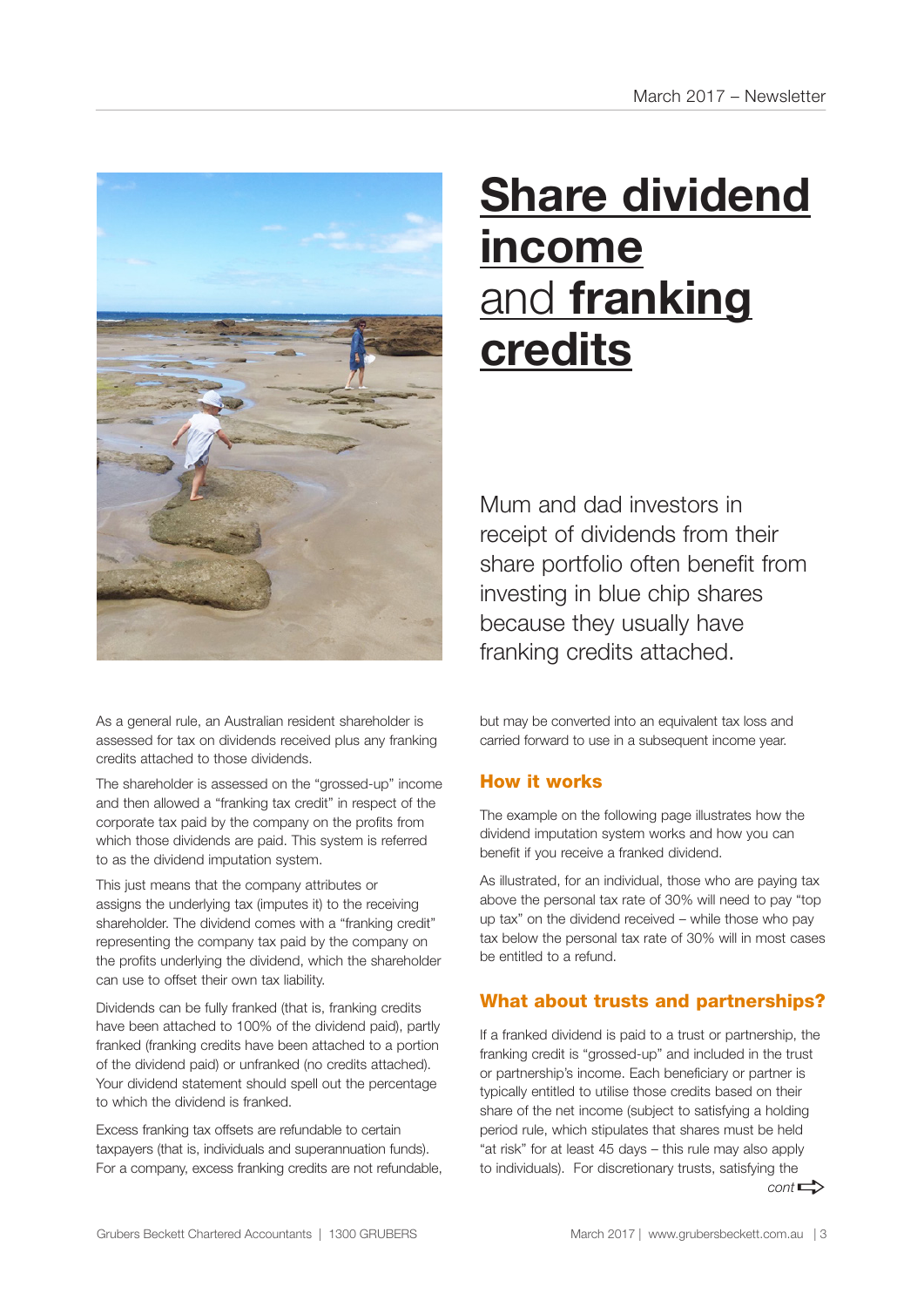#### Share dividend income and franking credits *cont*

holding period rule may entail the trust making a family trust election. Further, special rules apply in relation to ensuring the franked dividends can be streamed to beneficiaries (ask us to clarify if these situations apply to your case).

Where a company is in receipt of franked dividends, the franking credit is included in the recipient company's assessable income and a franking credit tax offset is allowed (subject to the holding period rule). The franking credit is then credited to the recipient company's franking account, available to be attached to the recipient company's own frankable distributions.

As noted, companies that are in receipt of franked dividends cannot be entitled to a refund of franking credits where they are in a tax loss position. Any excess credits are to be converted into a tax loss for recoupment in later years.

#### Are franking credits always available?

Not always. Note that franking tax offsets can sometimes be denied or limited because the entitlement to franking tax offsets or a refund of franking credits is subject to certain rules (ask us for clarification), which can include:

- the "qualified person" requirement
- **anti-avoidance rules, and**
- **anti-streaming rules.**

If shareholders do not qualify for a franking tax offset, they do not "gross-up" (include the imputation credit in assessable income) and are not entitled to a franking tax offset.

We will make enquirie and account for your dividends and franking credits when we prepare your tax return – however, if you have any questions, please contact us. $\blacksquare$ 

#### **Example: Franked dividends and franking credits**

A company earned the following amount of taxable income and after tax profit:

| Taxable income\$15,000      |  |
|-----------------------------|--|
| Income tax paid             |  |
| (30% by the company)\$4,500 |  |
| After tax profit \$10,500   |  |

The company tax paid resulted in the following entry in the franking account:

Franking credit ................................\$4,500

An individual shareholder of the company receives a fully franked dividend. The table sets out the primary tax payable to shareholders on the dividend income at various tax rates (utilising the 2016-17 marginal tax rates to show the impact of the dividend at different marginal rates and ignores the Medicare levy).

Note: The top marginal tax rate is 47% due to the imposition of the temporary budget repair levy.

| <b>Marginal rate</b>                                        | 47%       | 37%       | 32.5%     | 19%       | 0%        |
|-------------------------------------------------------------|-----------|-----------|-----------|-----------|-----------|
| Dividend received (cash component)                          | \$10,500  | \$10,500  | \$10,500  | \$10,500  | \$10,500  |
| Add: Franking credit                                        | \$4,500   | \$4,500   | \$4,500   | \$4,500   | \$4,500   |
| Assessable income                                           | \$15,000  | \$15,000  | \$15,000  | \$15,000  | \$15,000  |
| Personal primary tax assessed<br>(Rate x assessable income) | \$7,050   | \$5,550   | \$4,875   | \$2,850   | $\Omega$  |
| Less: franking tax offset                                   | (\$4,500) | (\$4,500) | (\$4,500) | (\$4,500) | (\$4,500) |
| Tax payable                                                 | \$2,550   | \$1,050   | \$375     | Nil       | Nil       |
| Excess credit refundable                                    | Nil       | Nil       | Nil       | \$1,650   | \$4,500   |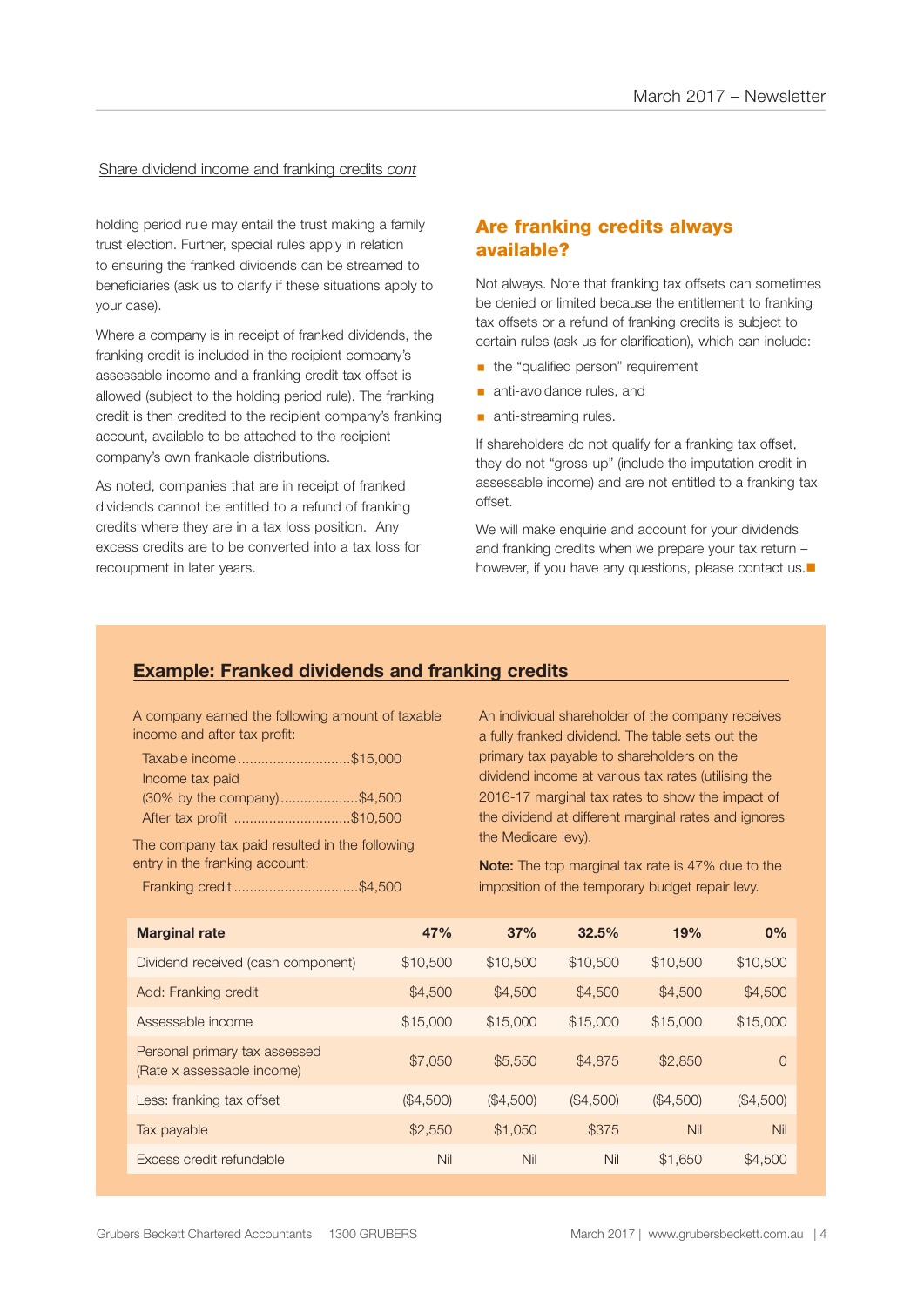

 $\bigcap$  alary sacrifice (or salary packaging) is where you  $\bigcup$ agree to take part of your wage as a benefit of some kind, equal in value to the salary it is exchanged for. The upside in you doing this is that your income tax is then based only on the reduced amount of salary that results.

If your employer agrees to go into a salary sacrificing arrangement with you, the benefit you get should typically be equal to the GST-exclusive value to the portion of salary that you give up, plus any FBT that is payable by your employer. Options that may be allowed by your employer include a car, shares or payments for your expenses, such as school fees, child care or home internet connection costs for example.

There's little restriction to the sorts of things you can ask for, but while you may have your own wish list, your employer might need to mull over whether or not any of them would fall within the ambit of the FBT regime. This is a crucial consideration for the employer, because while you get the benefit tax-free, the employer has to pay FBT on the value of the benefit.

Common fringe benefits you can salary sacrifice include:

- cars, (you can talk to us about novated leases, cars and FBT)
- property (which includes shares)
- expense payments (such as the payment of your loan repayments, school fees, child care costs and home internet costs – this also includes reimbursements of certain expenses).

On top of these, one of the most popular ones is salary sacrificing superannuation – more on this below.

#### **FBT EXEMPTIONS**

Basically, there are certain benefits that, because they don't generate more tax for your employer, might be more appealing. The following work-related items commonly provided in salary sacrifice arrangements are FBT-exempt benefits:

- a portable electronic device eg. a tablet computer
- an item of computer software
- an item of protective clothing
- a briefcase
- a tool of trade.

FBT-exempt items can include things such as mobile phones, tools of trade, and protective clothing. Laptop computers can be exempt within limitations, such as a work-only use. Your employer will also need to report certain benefits ("reportable fringe benefits") on your annual tax payment summary where the total value of the reportable fringe benefits (that is, those subject to tax) exceeds \$2,000. Excluded benefits and certain types of non-excluded benefits don't count. This will not affect your assessable income or Medicare levy. The total will however be used to calculate entitlements to incometested government support programs or benefits.

#### **SUPERANNUATION**

Topping up super, in addition to the minimum 9.5% that your employer pays, can be a popular option for salary sacrifice arrangements. There are several benefits for going down this path. For starters, any super put away under such a scheme to a complying fund are not considered fringe benefits, and are not taxed to your employer as such. A bonus for your employer is that such super contributions also garner them an extra tax deduction (if you are under 75 years).

Within limits, super funds only pay tax on these contributions at a rate of 15%, which is probably less than the PAYG rates you would otherwise pay if you received the salary as cash. A super fund also only pays 15% tax on earnings (like interest) from the invested money, which again is probably less than what you'd pay if you earned interest on the money yourself.

Contact this office if you want to learn more about salary sacrificing for yourself or as an employer.  $\blacksquare$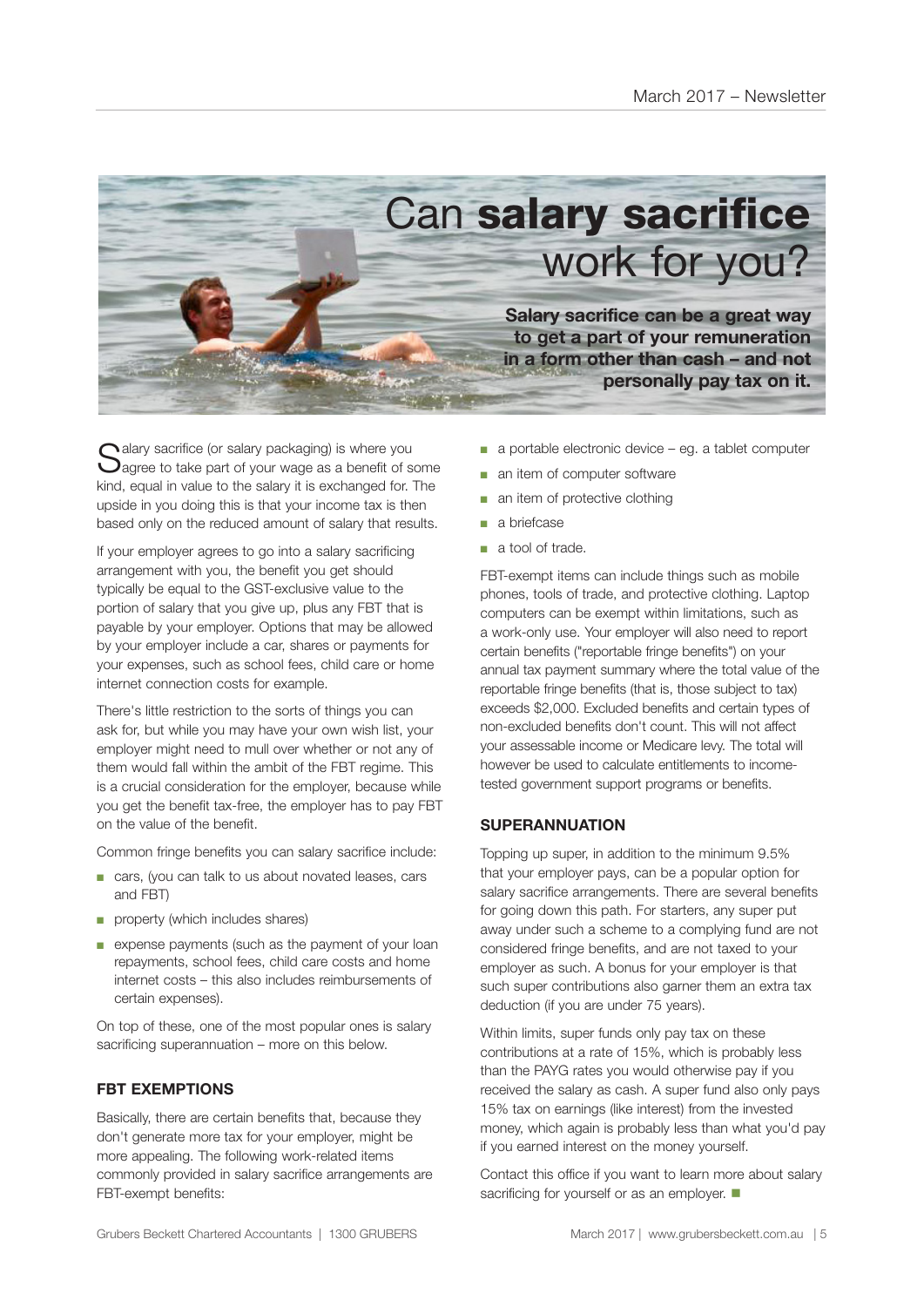

The provision of cars by employers to employees<br>
remains an issue that continues to create confusion for some business taxpayers. A not-uncommon situation is where the employer fails to identify that a car fringe benefit has been provided. This is typically found in family companies or trusts where a car bought by the business is provided to one of the owners who is also an employee (or that person's "associate" – say a spouse or child). Remember, a director is still considered an employee.

The ATO in the past has undertaken data matching activities with state base road registration authorities to identify newly registered vehicles under a company or trustee's name and issue amended assessments

where the car has been provided to an employee (or an associate of the employee). The default statutory formula would be adopted in calculating the resulting FBT liability (contact us for more information). This could be costly where the car is considered a luxury motor vehicle. It is therefore important to identify whether there are any vehicles held by a business and whether they are provided for use in the personal capacity of any employee or their family members.

Another issue that can present problems with respect to car fringe benefits is whether valid log books have been properly maintained (where the employer

has relied on the log book method in valuing benefits). Again, this is most relevant for family businesses where record keeping may not be up to scratch.

The ATO is reviewing log books being maintained for vehicles where there has been a high business use percentage. If you have adopted such an approach, it's important that you maintain and keep the appropriate log books. Failure to do so could result in the default statutory formula method being required by the ATO to be used, which will ultimately give rise to a higher FBT bill.

If you have any questions in relation to the ATO's recent activities, please contact this office.  $\blacksquare$ 

### Simplified approach for valuing car fringe benefits for fleets

During the FBT year, a simplified approach for calculating car fringe benefits for fleet vehicles was announced by the ATO. This change applies to the 2017 and later FBT years.

The new rules specifically apply to:

- an employer with a fleet of 20 or more cars
- the cars are "tool of trade" cars
- the employees are mandated to maintain log books in a log book year
- the employer holds valid log books for at least 75% of the cars in the log book year
- the cars are of a make and model chosen by the employer, rather than the employee
- each car in the fleet had a GST-inclusive value less than the luxury car limit applicable at the time the car was acquired, and
- the cars are not provided as part of an employee's

remuneration package (for example, under a salary packaging arrangement), and employees cannot elect to receive additional remuneration in lieu of the use of the cars.

If the above is satisfied, a business can apply an average business use percentage to all tool of trade cars held in the fleet in the log book year and the following four years.

Average business use percentage is determined by:

- gathering all log books kept for each car in the fleet
- determining which of those log books are valid
- confirming that the employer has valid log books for at least 75% of the cars in the fleet, and
- calculating the average of the business use percentages determined in accordance with each of the valid log books.  $\blacksquare$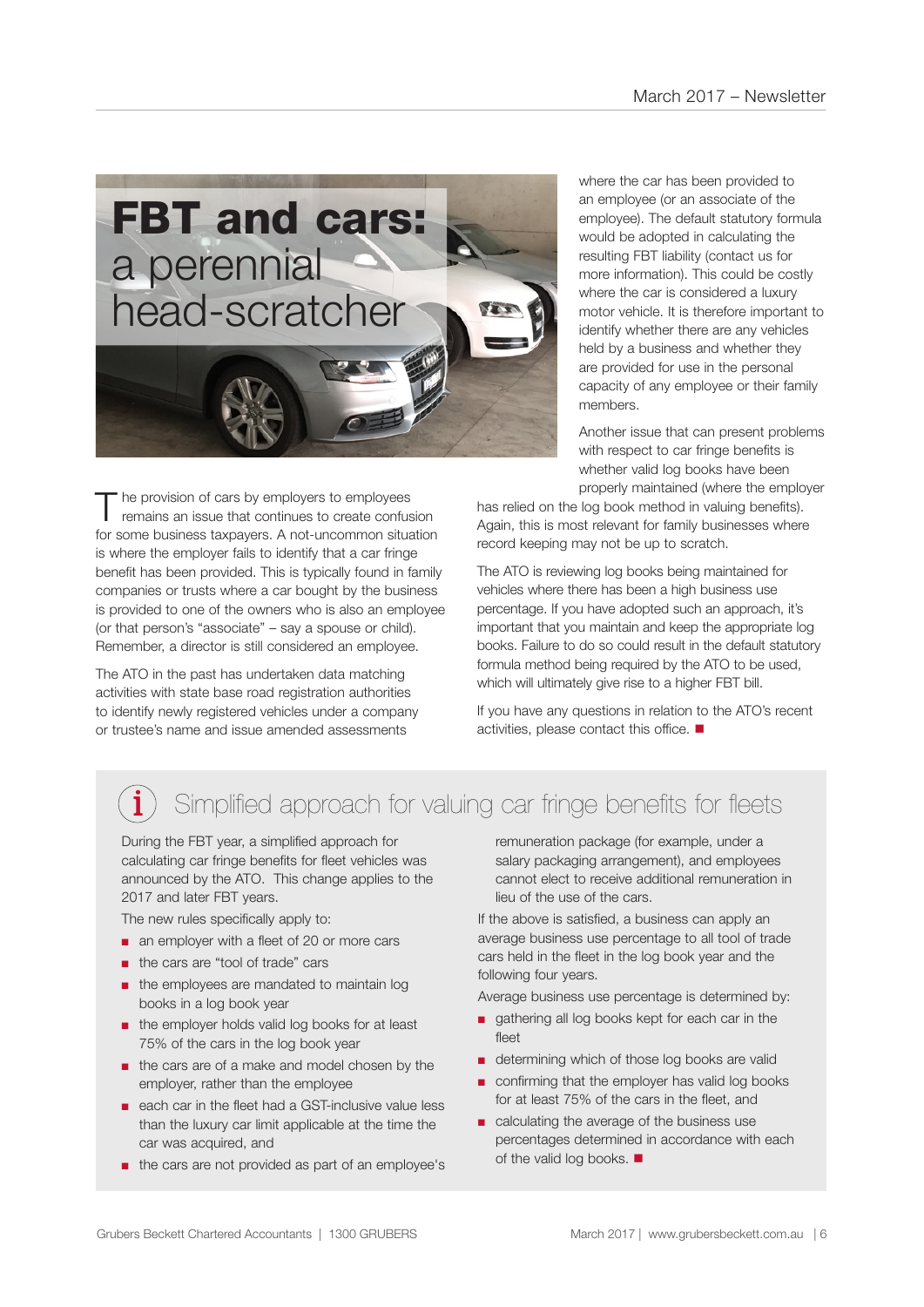

#### WHAT DOES THE ATO SAY IN RELATION TO THE IN-HOUSE ASSET RULES?

Recent ATO statistics on the SMSF sector show the proportion of reported breaches that relate to the in-house asset rules remains high. While it can be argued that the higher number is because the in-house asset provisions are by far the most complex and hard to understand SMSF investment rules, it is still critical for trustees to improve compliance to prevent the substantial penalties imposed for breaching these rules.

#### WHAT'S AN IN-HOUSE ASSET AND HOW DOES THE LIMIT WORK?

Essentially, an in-house asset is a loan to, lease to, or an investment in, a related party of the fund.

The term "related party" is relevant for an SMSF for the purpose of ascertaining whether an investment constitutes an investment in an in-house asset.

Full discussion of the definition of a related party will take up more space than we have available here, but the key issue for our purposes is that a related party will include the fund's members, their relatives, and entities such as companies or trusts that are controlled or majority-owned by members and their associates (that is, relatives of members, partners in partnerships with those members, and companies or trusts that are controlled or majority-owned).

Whether or not a particular investment is an "in-house" asset of the fund is important because a trustee must not invest in assets that cause the value of the in-house

## SMSFs and the in-house asset rules explained

A not-uncommon conundrum for many SMSF trustees is what to do when the fund is found to have breached the in-house asset rules. There are also some common misconceptions about these regulations that keep resurfacing.

assets of the fund to exceed 5% of the total market value of the fund's assets.

In-house assets are measured at market value, and the market value ratio of 5% (that is, market value of in-house assets expressed as a percentage of the market value of total fund assets) applies to all regulated superannuation funds. This low percentage was mainly designed to limit use of fund assets by related parties to protect the retirement benefits of members.

Perhaps one of the most important points to note is that the market value ratio must be tested at June 30 each year as well as during the course of the income year that a new in-house asset is acquired by the fund.

#### WHAT IF THE LIMIT IS EXCEEDED?

The relevant provision of the legislation requires the trustees of funds exceeding the 5% in-house asset limit at the end of an income year to prepare a written plan to rectify the situation before the end of the following income year.

The plan must specify the amount that is above the in-house asset limit and set out what steps will be undertaken to get the limit below 5% (generally by disposing or selling excess assets). Each trustee of the fund must ensure that the steps in the plan are carried out within the next year of income.

Another provision of the same legislation applies during the course of the year when a new in-house asset is acquired, and prohibits the acquisition of an in-house asset if the market value ratio already exceeds 5%, or,

 $cont \rightarrow$